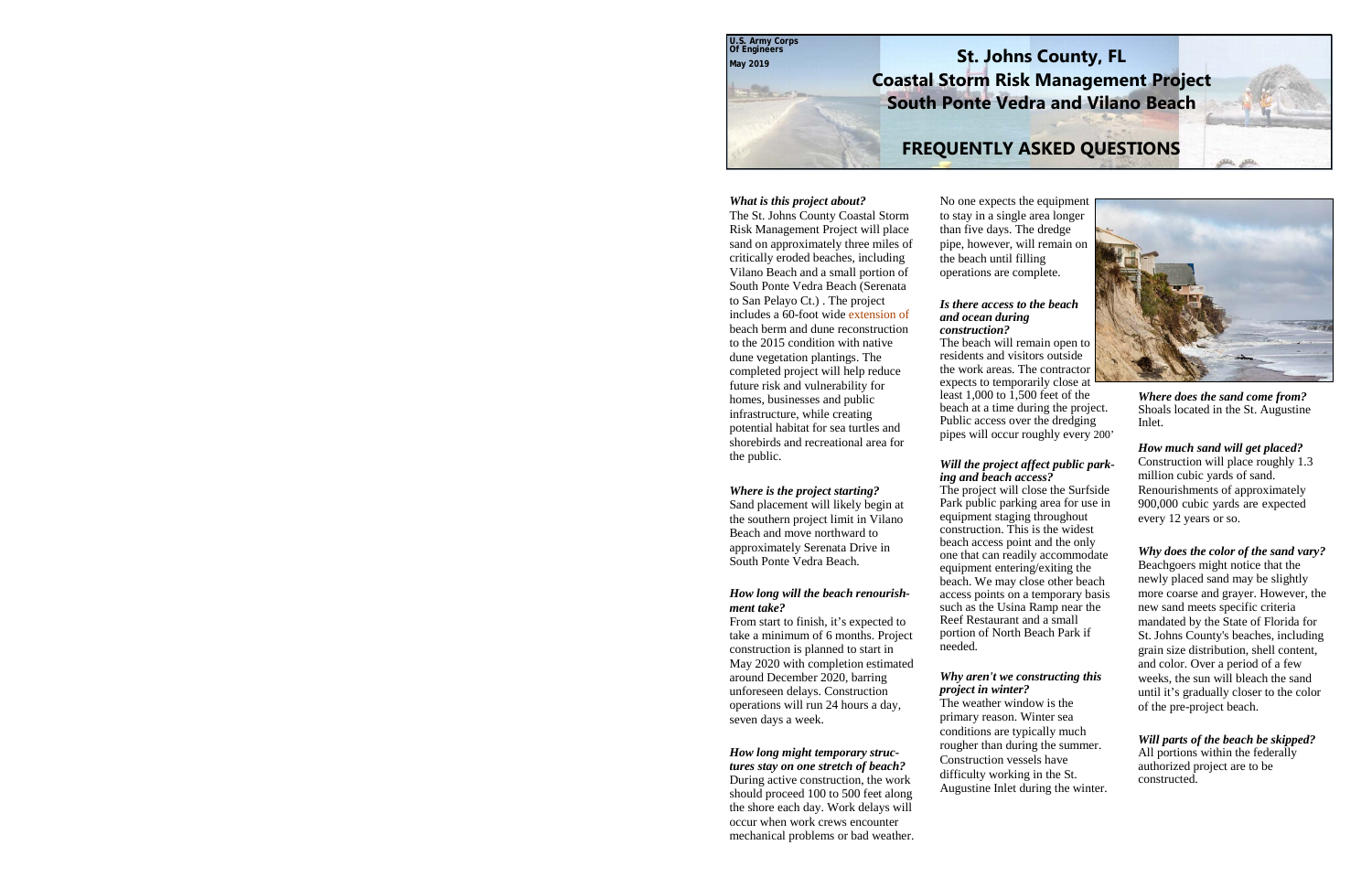

# **Current Cost Summary**

|                         | Federal<br><b>Share</b> | Non-Federal<br><b>Share</b> | Non-Fed Credit<br>for Lands, Ease-<br>ments, ROW | <b>Non-Federal Cash</b><br>Required | <b>Total Cost</b> |
|-------------------------|-------------------------|-----------------------------|--------------------------------------------------|-------------------------------------|-------------------|
| Initial<br>Construction | \$6,084,000             | \$20,368,000                | (51,028,280)                                     | \$19,339,720                        | \$26,452,000      |
| 3 Periodic<br>Events    | \$20,929,000            | \$97,314,000                | \$0                                              | \$97,314,000                        | \$118,243,000     |
| <b>Total Cost</b>       | \$27,013,000            | \$117,682,000               | (51,028,280)                                     | \$116,653,720                       | \$144,695,000     |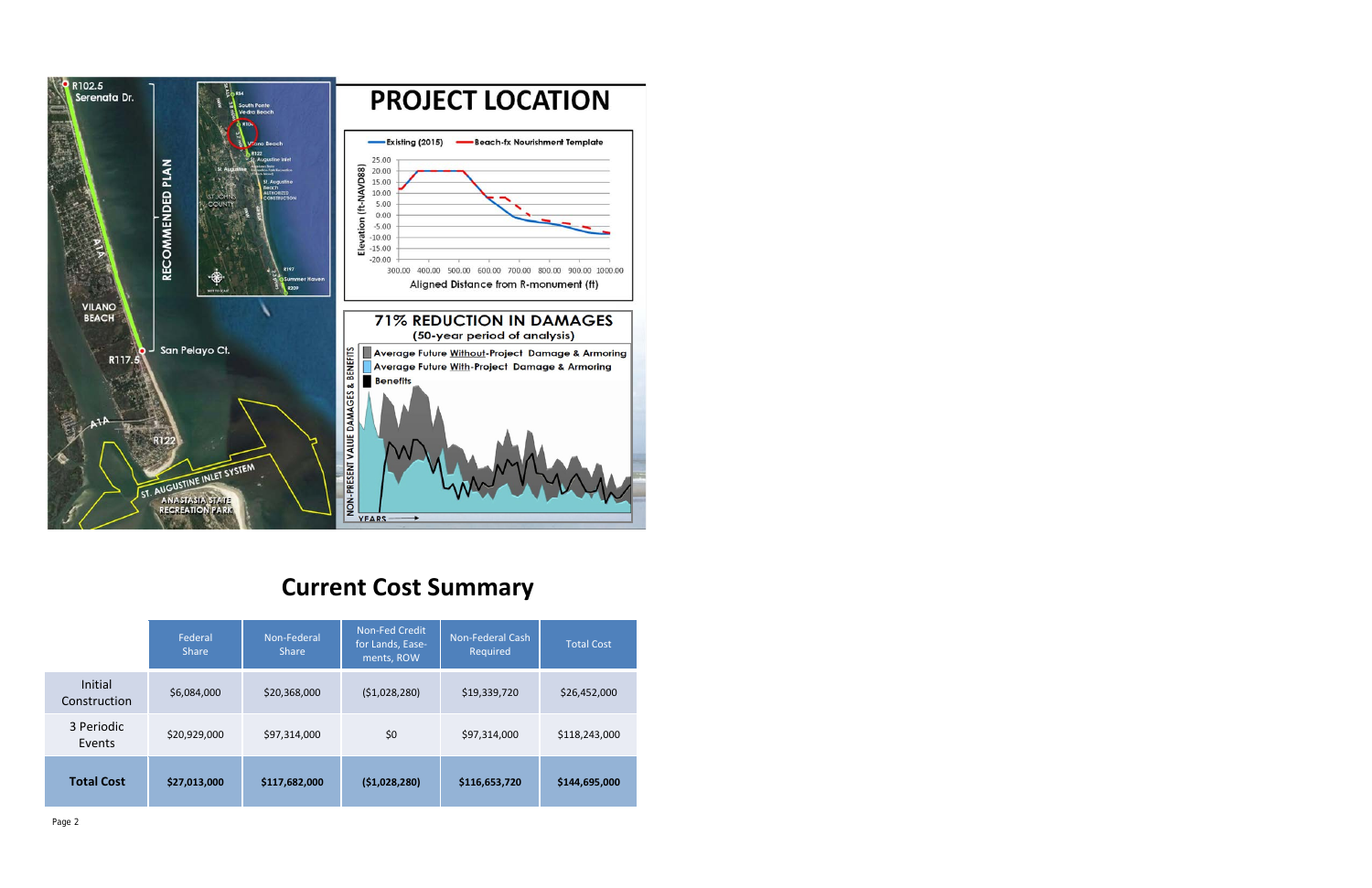## **Fast Facts**

- ◊ *The St. Johns County Coastal Storm Risk Management Project is funded by a partnership between the U.S. Government and St. Johns County.*
- ◊ *Project includes initial construction in 2020, followed by a renourishment interval averaging 12 years over the projects 50-year life.*
- ◊ *The additional beach berm and dunes will create over 3 acres of sea turtle and shore bird habitat.*
- ◊ *The 2020 construction project cost is estimated at \$26.5 million.*
- ◊ *Engineered beaches provide benefits to the environment, local tourism and risk reduction to local infrastructure.*